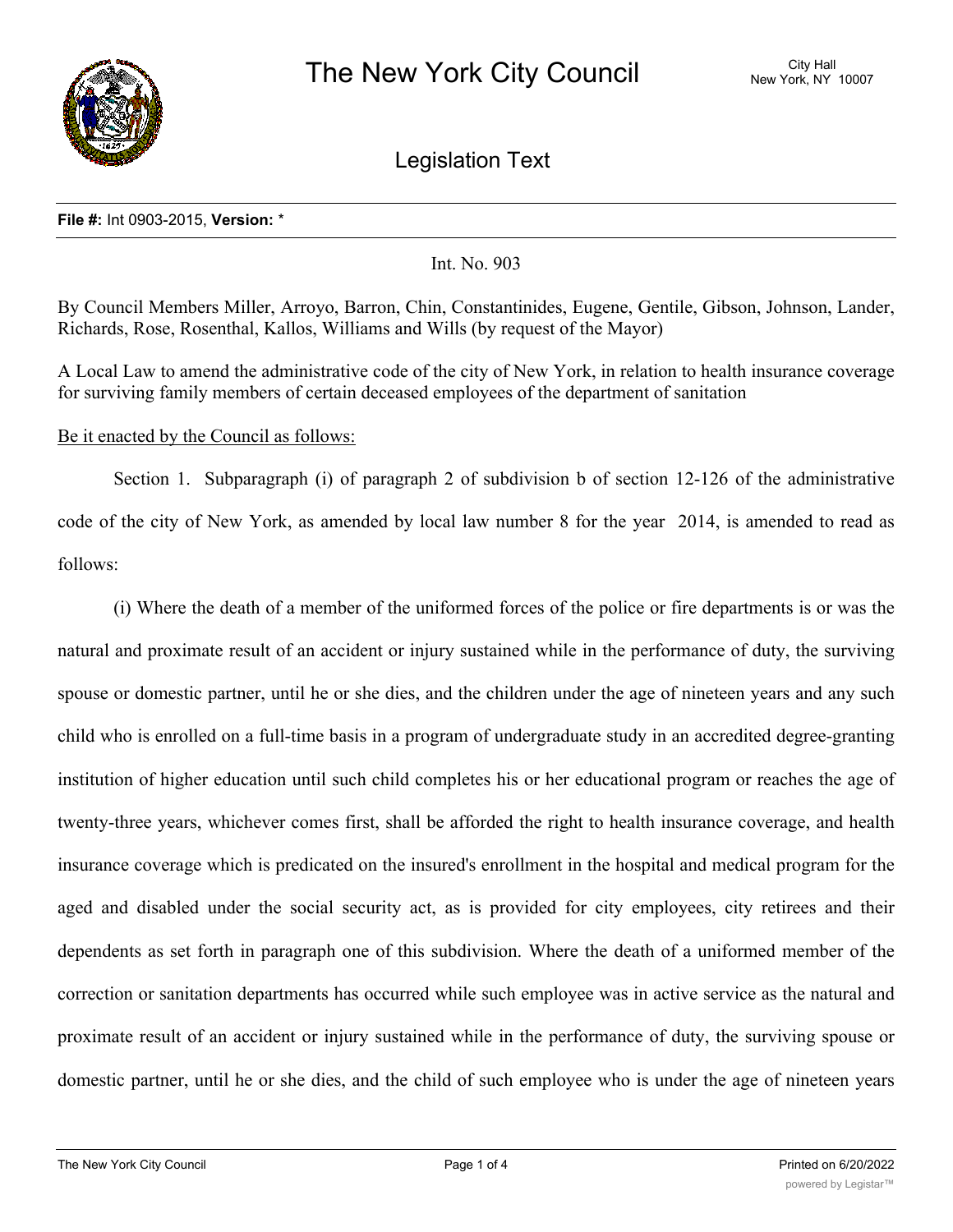## **File #:** Int 0903-2015, **Version:** \*

and any such child who is enrolled on a full-time basis in a program of undergraduate study in an accredited degree-granting institution of higher education until such child completes his or her educational program or reaches the age of twenty-three years, whichever comes first, shall be afforded the right to health insurance coverage, and health insurance coverage which is predicated on the insured's enrollment in the hospital and medical program for the aged and disabled under the social security act, as is provided for city employees, city retirees and their dependents as set forth in paragraph one of this subdivision. Where the death of an employee of the fire department of the city of New York who was serving in a title whose duties are those of an emergency medical technician or advanced emergency medical technician (as those terms are defined in section three thousand one of the public health law), or whose duties required the direct supervision of employees whose duties are those of an emergency medical technician or advanced emergency medical technician (as those terms are defined in section three thousand one of the public health law) is or was the natural and proximate result of an accident or injury sustained while in the performance of duty on or after September eleventh, two thousand one, the surviving spouse or domestic partner, until he or she dies, and the children under the age of nineteen years and any such child who is enrolled on a full-time basis in a program of undergraduate study in an accredited degree-granting institution of higher education until such child completes his or her educational program or reaches the age of twenty-three years, whichever comes first, shall be afforded the right to health insurance coverage, and health insurance coverage which is predicated on the insured's enrollment in the hospital and medical program for the aged and disabled under the social security act, as is provided for city employees, city retirees and their dependents as set forth in paragraph one of this subdivision.

The mayor may, in his or her discretion, authorize the provision of such health insurance coverage for the surviving spouses, domestic partners and children of employees of the fleet services division of the police department who died on or after October first, nineteen hundred ninety-eight and before April thirtieth, nineteen hundred ninety-nine; the surviving spouses, domestic partners and children of employees of the roadway repair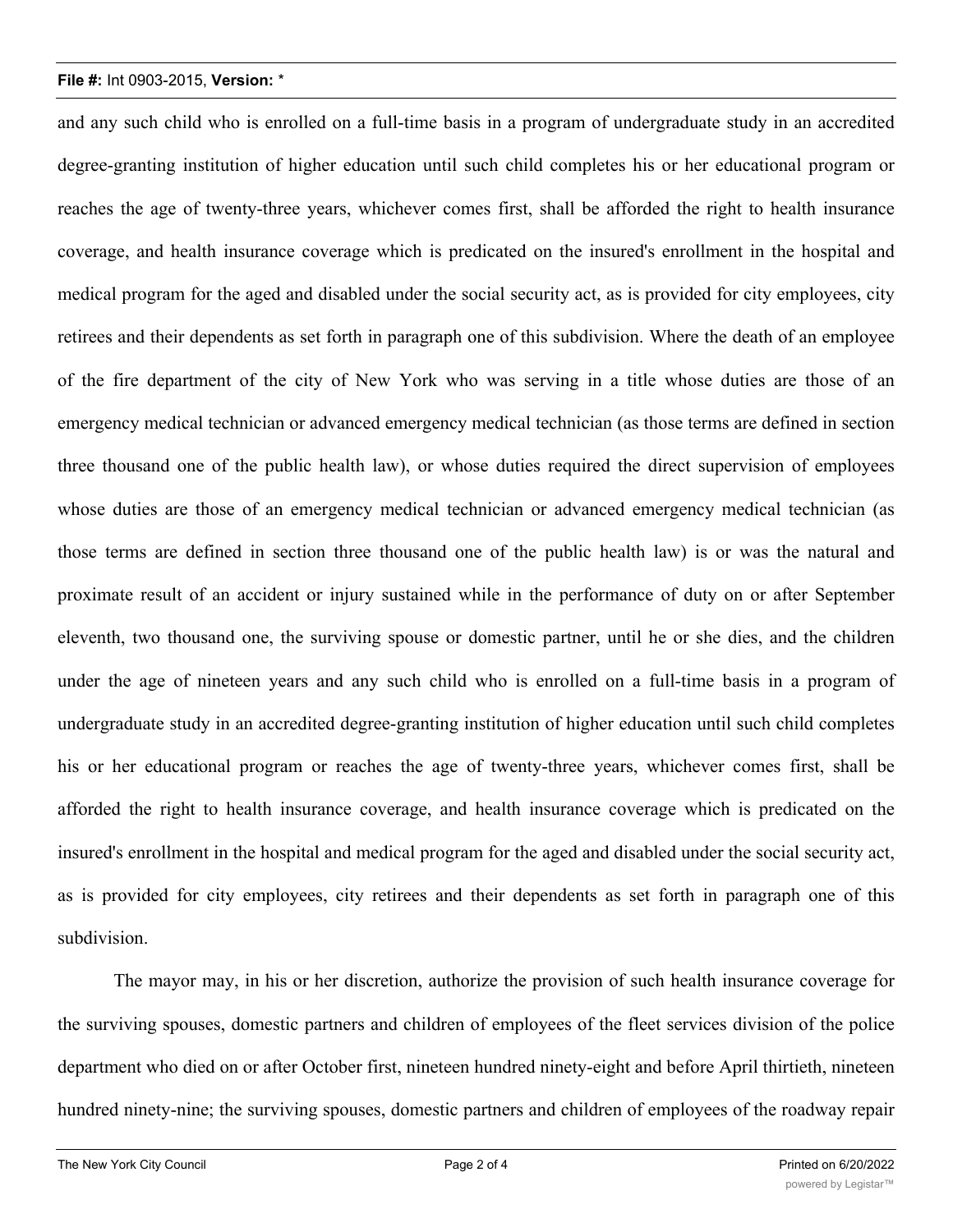## **File #:** Int 0903-2015, **Version:** \*

and maintenance division of the department of transportation who died on or after September first, two thousand five and before September twenty-eighth, two thousand five; the surviving spouses, domestic partners and children of employees of the bureau of wastewater treatment of the department of environmental protection who died on or after January eighth, two thousand nine and before January tenth, two thousand nine or the surviving spouses, domestic partners and children of employees of the bureau of water supply of such agency who died on or after February second, two thousand fourteen and before February fourth, two thousand fourteen; [and] the surviving spouses, domestic partners and children of employees of the traffic enforcement district of the transportation bureau of the police department who died on or after November first, two thousand thirteen and before December first, two thousand thirteen; and the surviving spouses, domestic partners and children of employees of the sanitation enforcement division of the department of sanitation who died on or after July twenty-eighth, two thousand fifteen and before July thirtieth, two thousand fifteen as a natural and proximate result of an accident or injury sustained while in the performance of duty, subject to the same terms, conditions and limitations set forth in the section. Provided, however, and notwithstanding any other provision of law to the contrary, and solely for the purposes of this subparagraph, a member otherwise covered by this subparagraph shall be deemed to have died as the natural and proximate result of an accident or injury sustained while in the performance of duty upon which his or her membership is based, provided that such member was in active service upon which his or her membership is based at the time that such member was ordered to active duty pursuant to Title 10 of the United States Code, with the armed forces of the United States or to service in the uniformed services pursuant to Chapter 43 of Title 38 of the United States Code, and such member died while on active duty or service in the uniformed services on or after June fourteenth, two thousand five while serving on such active military duty or in the uniformed services.

§ 2. This local law shall take effect immediately, and shall be retroactive to and deemed to have been in full force and effect on and after July 29, 2015.